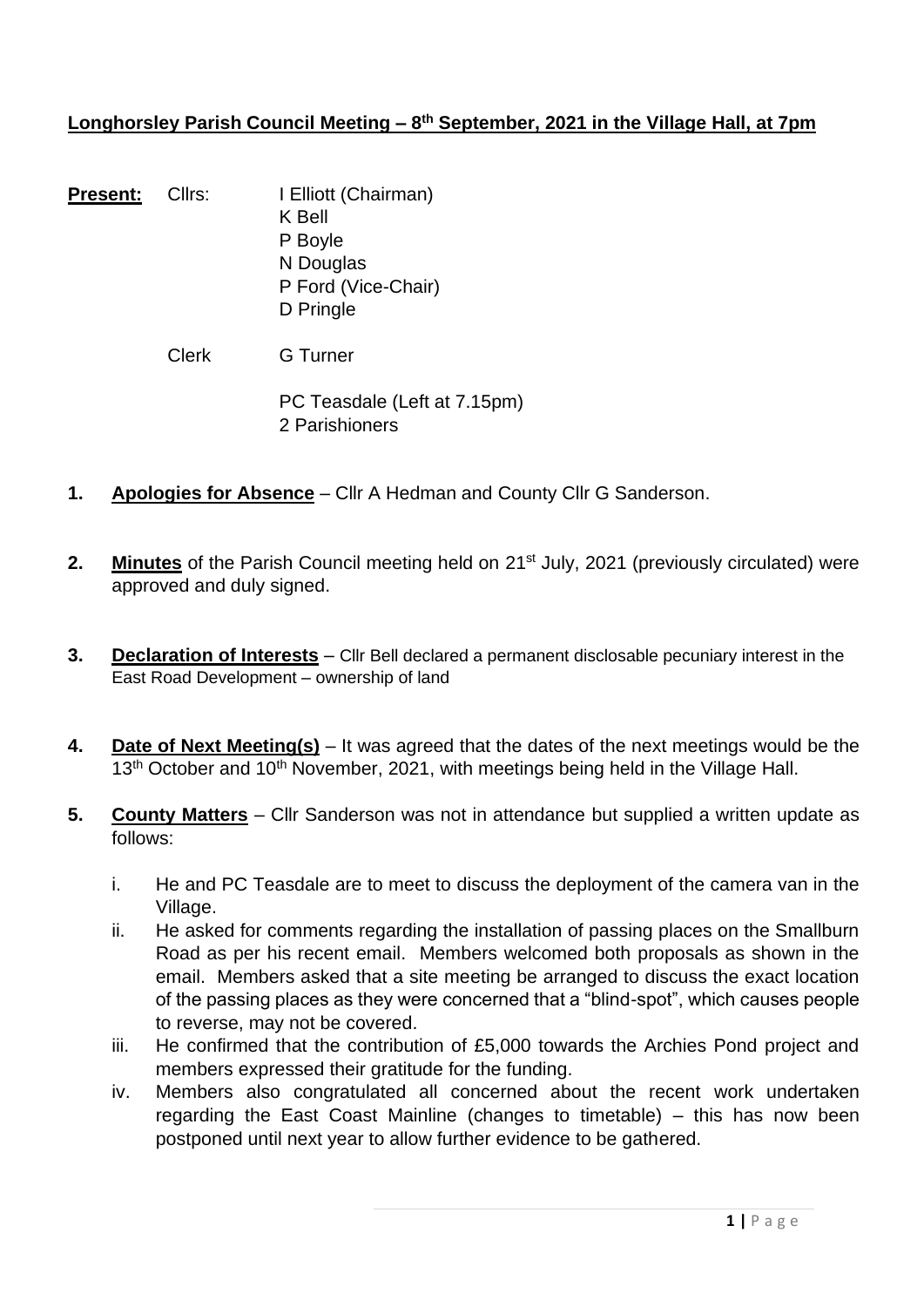# **6. Update by PC Andrea Teasdale** – she highlighted the following issues:

- She was aware of several "scams" in the area covering deliveries, texts and telephone calls. She urged everyone to be on their guard and always to follow up unknown contacts by independently contacting head offices.
- She will be linking up with Cllr Sanderson to discuss the reported speeding problems in the Village.
- Poaching Operation Hawkeye is still running and is proving to be quite successful. However, due to COVID her "patch" is rather sparse on the ground but hopefully, this will improve.
- Following the issue raised by members regarding the borrowing of speed guns etc, she confirmed that anyone wishing to use this type of equipment needs to be vetted and trained.
- She is getting back into meeting with schools and community groups following the easement of the COVID restrictions

*PC Teasdale left the meeting at this point 7.15pm*

# **7. Finance**

- 7.1 **Authorisation of Payments** Members considered and approved the Authorisation of Payments list to 8<sup>th</sup> September, 2021, totalling £4,162.92.
- 7.2 **Budget Monitoring** Members approved the monitoring statements to the end of August, together with the account transactions for the year, petty cash documents and bank reconciliation to 31<sup>st</sup> August.
- 7.3 **Conclusion of External Audit 2020/21**  members received and endorsed the Conclusion of Audit documents as received from PKF Littlejohn, namely Sections 1, 2 and 3 of the Annual Governance & Accountability Return, noting that there were no concerns raised and no matters arising from the audit. The "Notice" of conclusion of audit was duly signed and put onto the noticeboard and website.

# **8. Routine Items for Review**

### 8.1a**) Planning Decisions**:

21/01909/FUL Construction of a single storey extension at 43 Drummonds Close – NCC GRANTED permission.

21/02711/PRUTPO Application to reduce by 1/3rd mature Ash tree at 56 Church View, Badgers Ford – NCC Permitted the works.

21/01975/AGRGDO Prior notification for a general-purpose agricultural building at land North East of South Linden House – NCC GRANTED permission.

20/03456/VARYCO Variation to condition 4 to allow flexibility in respect of type of caravans on site at Forget-Me-Not Caravan Park – NCC GRANTED permission.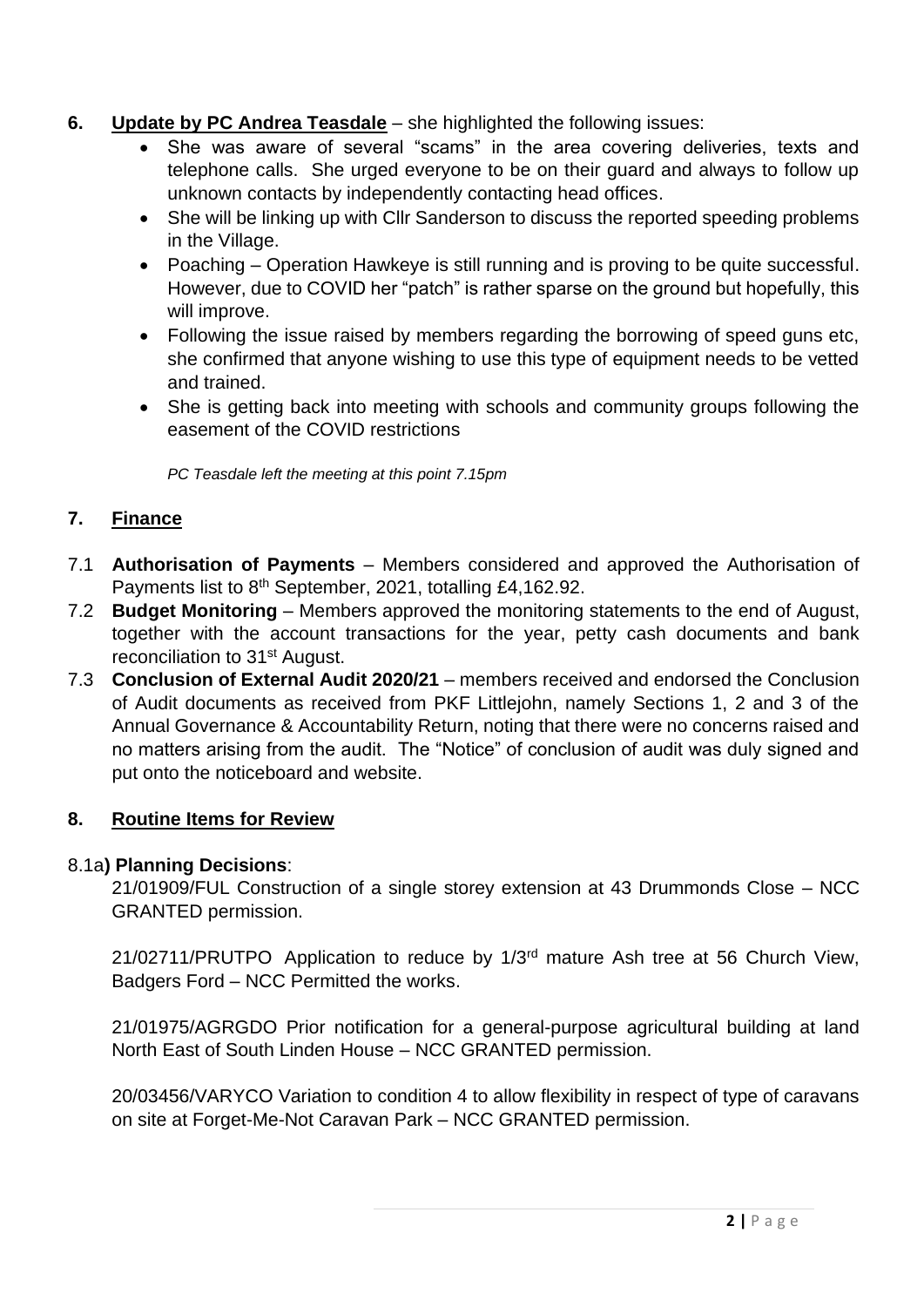### 8.1b) **Review of Planning Applications**:

21/02183/FUL Proposed conversion of self-contained house to create additional 2-bedroom house at 1-2 South Road – The Chairman informed the meeting that the Footpath Officer had made comments about this application, stating that the footpath (Path No. 21) must not be obstructed.

21/03481/NONMAT Non-material amendment relating to planning permission 20/01659/FUL for addition of sandstone quoin slips at Callaly Cottage, Cragside Mews.

21/03393/NONMAT Non-material amendment to allow removal of a bay window and change of material from slate to render 20/03211/FUL at Westfield, West Road.

- 8.1c)**Aerial Masts at Davison Court** The Clerk was asked to chase-up NCC.
- 8.1d)The Chairman asked the Clerk to keep the following applications on the Agenda in order to ensure that they were not forgotten:

| 20/01242/FUL                                         | <b>Belmont</b>                                                 |  |  |
|------------------------------------------------------|----------------------------------------------------------------|--|--|
| 21/01300/VARY                                        | Caravan Low Southward Edge                                     |  |  |
| 21/01471/OUT                                         | Land SW Fieldhead House                                        |  |  |
| 21/01561/FUL                                         | Westridges – (Highways has requested a better splay to improve |  |  |
| visibility and a speed assessment is also required). |                                                                |  |  |

### 8.2 **Moor Management Committee**

Members received and noted the draft minutes from the meeting dated 4<sup>th</sup> August. Cllr Pringle has spoken to DC Moffat regarding the spraying of the test area.

# 8.3 **The Old Church Wood (Barbara's Wood) – Cllr Ford gave the following update:**

- The perimeter paths have recently been recut and the hay gathered up.
- An application for more hedging has been submitted to NCC.
- A working party of volunteers will be carrying out maintenance at the Old Church on 26th September.
- Unfortunately, the Love Northumberland Award application has gone astray
- An application for funding to cover noticeboards etc. will be submitted to the December meeting of the Wingates Community Fund.

### 8.4 **Play Areas**

- i. Members received and noted Mr Paterson's monthly report.
- ii. MUGA Lighting Cllr Boyle informed the meeting that the lighting has been working perfectly for the last month or so. However, prior to this meeting, Cllrs Boyle and Douglas had re-tried the system and it was not working - they will investigate further. The Clerk asked if any invoices had been received for the work to the circuit board etc.- Cllr Boyle will follow this up.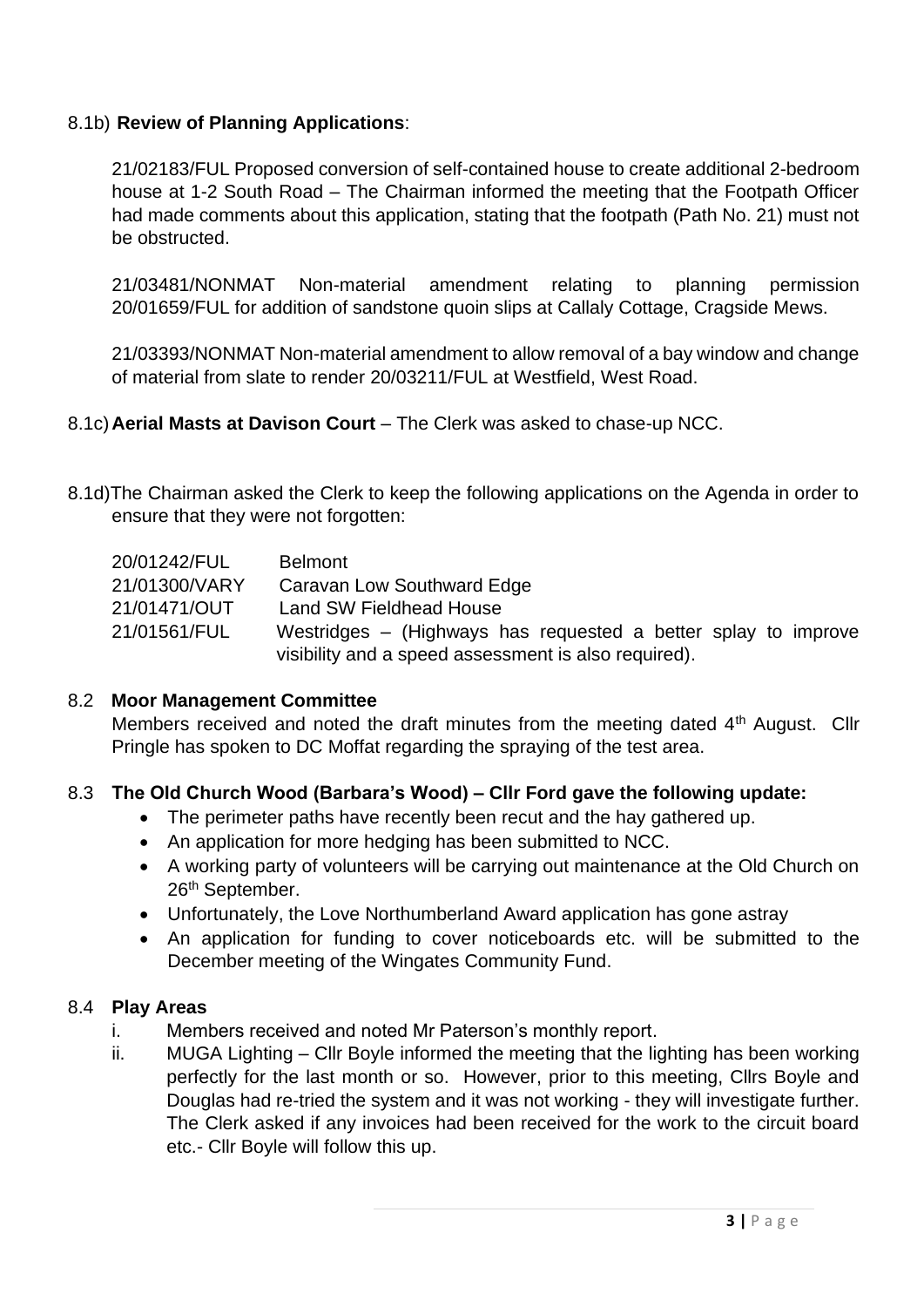8.5 **Allotments** – the Clerk has received 2 notices to vacate allotments and only 1 person is on the waiting list. All agreed that an article in the Tree to promote the allotments would be a good idea.

### 8.6 **Village Maintenance Review**

- i. Car Parking on Common Cllr Boyle informed the meeting that Northumbria Fencing has ordered the entrance bar/gate. However, there is a delay in getting materials for the metal chain for the posts. He will investigate obtaining plastic chains.
- ii. Flooding Issues Cllr Boyle informed the meeting that NCC has installed the screening on the West side of the path and that it looks robust.
- iii. Archies Pond Project Update members accepted the quotation for the installation of decking and footpaths from company B. Only 1 quotation has been received out of 4 companies originally contacted for the dredging of the ponds and was therefore accepted. The Clerk presented a summary of current funding and costs associated with the project and members agreed to underwrite the balance of up to £3,000 from LPC budgets. The Clerk informed the meeting that she still had one funding application to the Community Foundation in the pipeline for £5k. The Clerk agreed to inform J Chisholm asap in order for him to start the work and that a start date was needed so that the area could be cordoned-off for Health & Safety purposes.

### **The meeting was adjourned at 8.00 pm to allow parishioners to speak**

i. A member of the public raised the issue of the litter bin, outside of Millar's shop, regularly overflowing with pizza boxes etc. The Clerk was asked to contact the operators of all of the fast-food vans to ask them to remove their customers rubbish at the end of service.

### **No other issues were raised and the meeting recommenced at 8.08 pm**

### 8.6 **Village Maintenance Review Contd**

- iv. Cllr Ford informed the meeting that there is a need to identify those trees suffering from Ash dieback. It was agreed that the Clerk speak to NCC to ascertain what is required.
- v. Cllr Ford agreed to find out whether or not the old dilapidated wooden gate at Old Church was needed to prevent deer from entering the area before being removed.
- vi. Community Orchard Cllr Ford informed the meeting that she had visited the area where the 5 old Cherry Trees has been removed, opposite The Croft. Most thought that the trees would need to be placed as close to The Moorings as possible.
- vii. Grit Bins the Clerk informed the meeting that she and Cllr Ford had inspected the 2 areas proposed for the grit bins, at Wilding Place and Paxton Dene. The information has been passed to NCC so that officers can decide whether or not they should be our responsibility or whether they are necessary under NCC criteria.
- viii. The Clerk informed the meeting that she had contacted NCC Highways for suggestions as to the wording to be used for the signage to be installed on the track at the Shoulder of Mutton.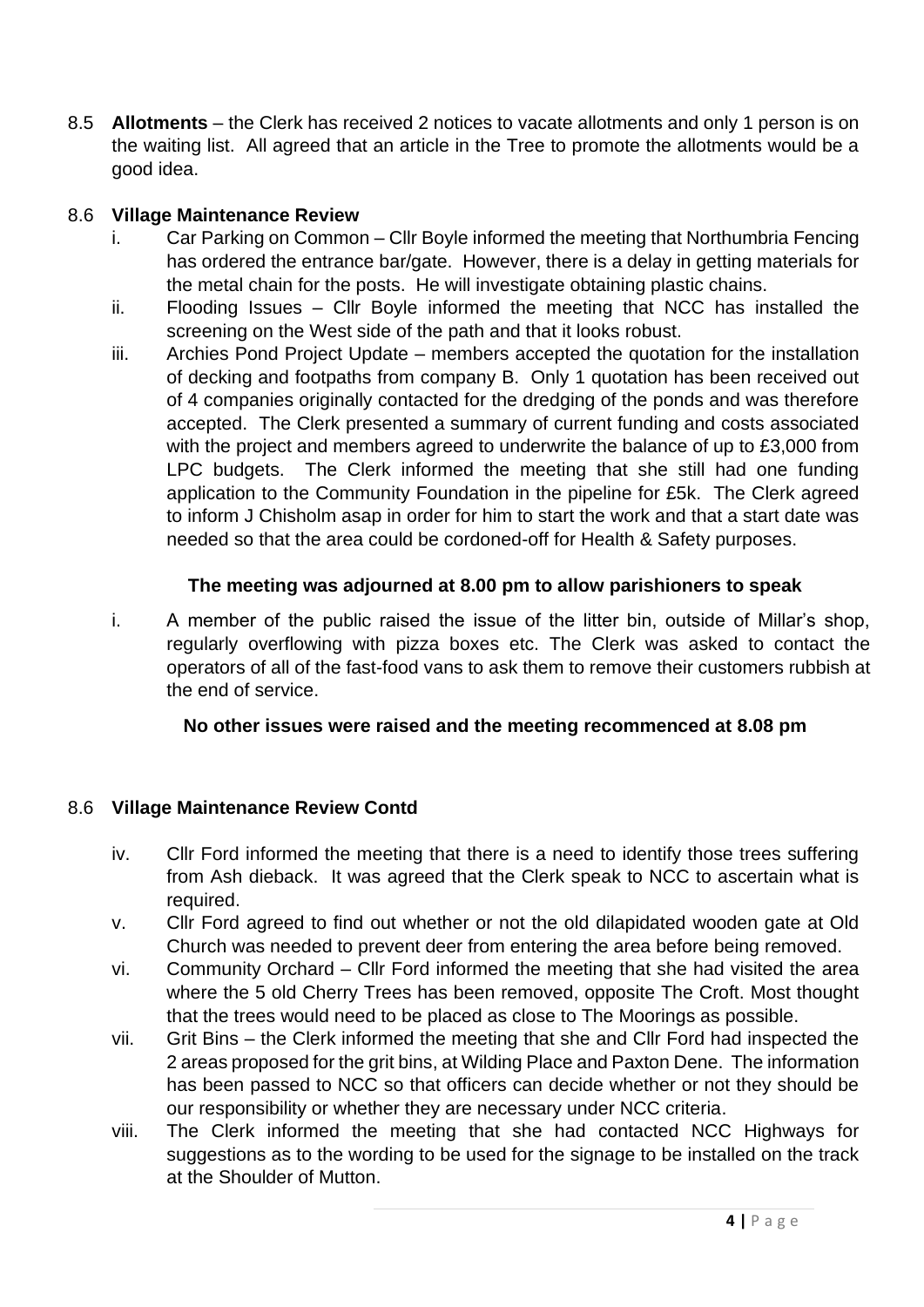- 8.7 **LPC Website** The Clerk informed the meeting that the conclusion of audit papers will be posted on the site from 9<sup>th</sup> September.
- 8.8 **Longhorsley Tree** The Clerk to write articles covering the allotment vacancy, Community Orchard, Archies Pond Project and personal donations, EWD plaque and the LTP.
- 8.9 **Donation Requests** none received
- 8.10 **Village Hall Committee** Cllr Ford gave the following update:
	- i. The PO equipment is still faulty and the problem has been raised with the main PO.
	- ii. Covid arrangements some amendments, which are on the web portal, include kitchen and hand driers can now be used.
	- iii. 2 public events have been booked
	- iv. Application for more sound equipment still in progress
	- v. Restart Grant the hall received £8000 in July and will be used for a suitable project.
	- vi. The new front door has been installed and the adjacent floor repaired. Keys have been distributed to the groups and regular users. A canopy will be installed over the front door.
	- vii. The carpets will be cleaned, the outside cladding revarnished and a double-sided noticeboard installed on the inside of the front door.
	- viii. The energy survey has been completed and awaiting report. Possibilities include solar panels and electric vehicle charging points.
	- ix. The AGM will take place on Wednesday  $20<sup>th</sup>$  October 2021
	- x. 2 committee members attended training for the village hall oral history project.
	- xi. Treasurer's Report As at  $31<sup>st</sup>$  August the balance is £23,600. The film licence has been renewed.
	- xii. A secure bin shelter will be purchased as there have been problems with inappropriate material being place in the bins. They have been moved to an area under CCTV surveillance.

# **9. Items Carried Forward**

# **9.1 Housing Developments in the Village**

- a) South Road Development nothing to report at this time.
- b) East Road Development nothing to report at this time.
- c) Kirkups Corner members approved the documents which are in the process of being compiled for the de-registration of the land.
- **9.2 Neighbourhood Planning** members reviewed the Community Action Points spreadsheet and asked the Clerk to revise and update the progress column in light of recent developments.
- **9.3 Village Green Issues** the Clerk was asked to chase-up this item including the site visit and to ascertain if officers at NCC had located the old files dealing with this issue.